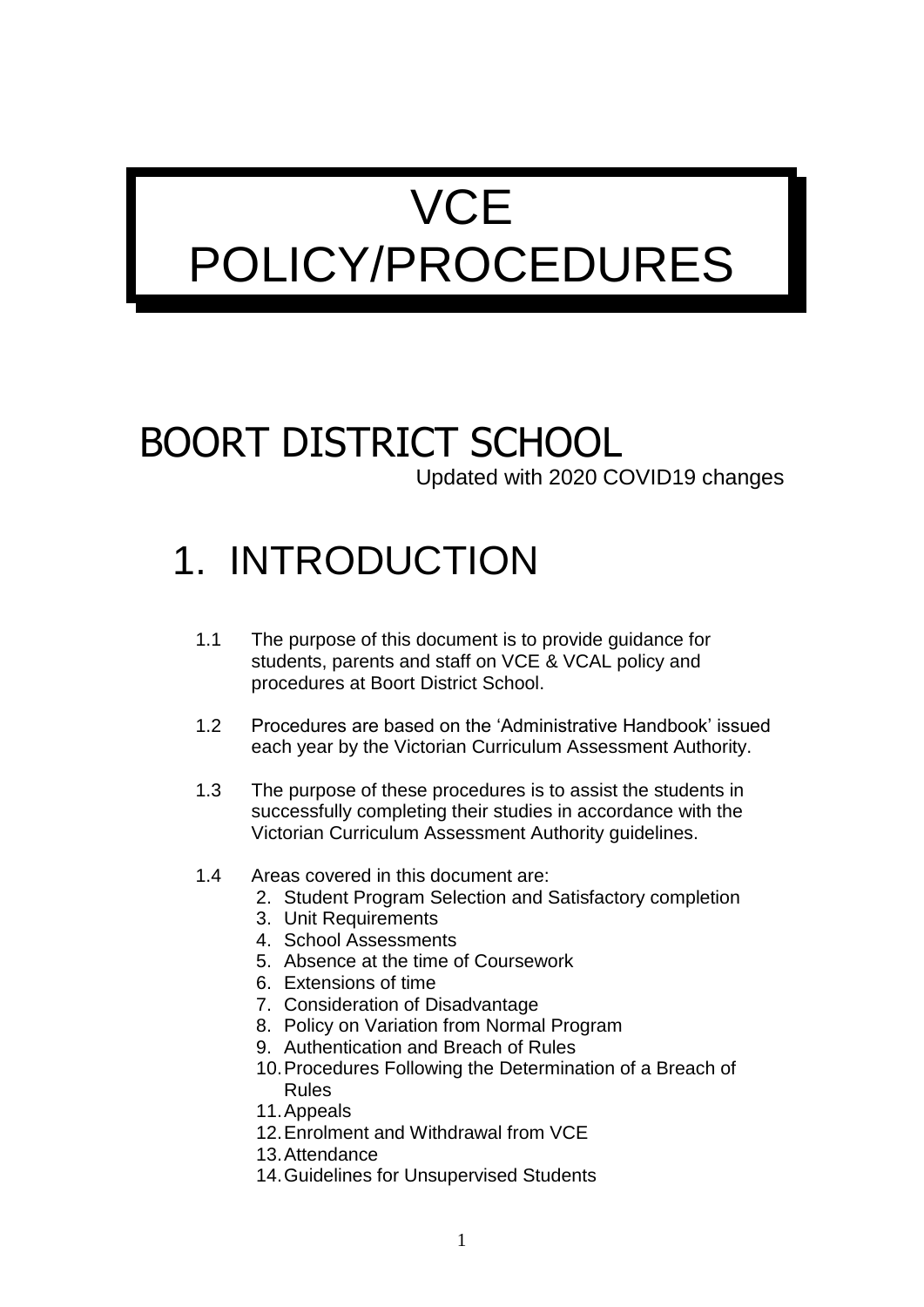# **2. Student program selection and satisfactory completion.**

## **2.1 MINIMUM REQUIREMENTS VCE**

The minimum requirement for a student's program for the award of the VCE is satisfactory completion of 16 units which include:

- three units from the English group, with at least one unit at 3 or 4 level (you need both Units 3 & 4 to gain an ATAR)
- three sequences of Units 3 and 4 studies other than English, of which two can be VCE VET sequences

VCE VET qualifications have a sequence at 1, 2 and 3, 4 level. For details refer to the School Handbook.

## **2.2 English Requirements: The English Group**

The three units of English may be selected from Foundation English Units 1 and 2, English Units 1 to 4, English ESL Units 3 and 4, English Language Units 3 and 4, and Literature Units 3 and 4.

No more than two units of English 1 and 2 and Foundation English Units 1 and 2 may count toward the English requirement.

## **2.3 MINIMUM REQUIREMENTS VCAL**

In order to be awarded a Certificate a student must complete a minimum of 10 credits that include curriculum components which can be justified against the purpose statement for one of the four curriculum strands. Students must include:

● a minimum of two VCAL Units

- in the Literacy and Numeracy Skills strand, curriculum components to the value of at least one credit for Literacy and one credit for numeracy
- in each of the remaining three strands, curriculum components to the value of at least one credit in each
- curriculum components to the value of five credits at the level of the VCAL award, of which one must be for literacy and one must be for a Personal Development Skills unit
- at the VCAL Intermediate and Senior levels, accredited curriculum components to the value of one credit in the Industry Specific Skills strand.

The satisfactory completion of curriculum components must be in accordance with the assessment guidelines for the accredited curriculum. For VCAL units, students will receive a satisfactorily completed (S) or not yet complete (N) result for each unit.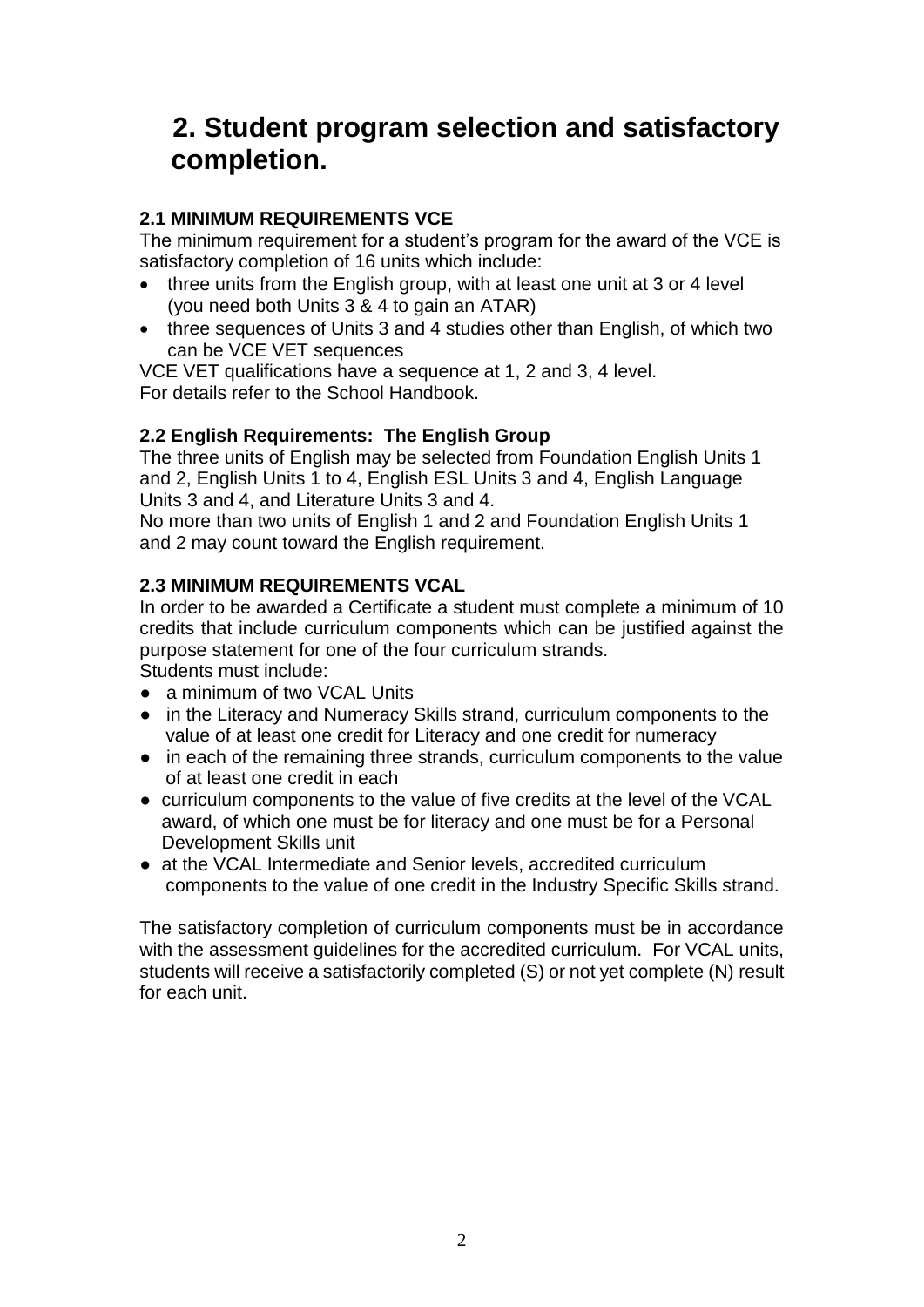# **3.Unit requirements**

# **ASSESSMENT OF LEARNING OUTCOMES**

For satisfactory completion of a unit, a student must demonstrate achievement of each of the outcomes for that unit as specified in the Study Design. This decision will be based on the teacher's judgment of the student's performance on assessment tasks designated for the unit. This decision is distinct from the assessment of levels of performance. Courses can only be modified for students and run as non VCE unit after negotiation has occurred.

# **3.1 WHAT THE STUDENT MUST DO**

Achievement of an outcome means:

- the work meets the required standard as set out in the study design.
- the work was submitted on time.
- the work is clearly the student's own
- there has been no substantive breach of rules.

If all outcomes are achieved, the student receives S for the unit. A student may not be granted satisfactory completion if:

- the work is not of the required standard;
- the student has failed to meet a school deadline for the assessment task, including where an extension of time has been granted for any reason, including Special Provision;
- the work cannot be authenticated;
- there has been a substantive breach of rules including school attendance rules.

If any of the outcomes are not achieved, the student receives N for the unit. Work may be resubmitted up to the final school due date in order to gain an S (Graded Assessment will not alter). The option may be provided to meet outcomes in another way e.g. orally

## **3.2 Rules and procedures for students**

The Board of Studies sets down seven rules which students must observe when preparing work for assessment. These rules apply to Coursework and School-assessed Tasks. They are:

- 1. Students must ensure that all unacknowledged work submitted for assessment, including coursework is genuinely their own.
- 2. Students must acknowledge all resources used, including:
- Text, websites and source material
- the name(s) and status of any person(s) who provided assistance and the type of assistance provided.

3. Students must not receive undue assistance from any other person in the preparation and submission of work.

Acceptable levels of assistance include:

• the incorporation of ideas or material derived from other sources (e.g. by reading, viewing or note taking) but which has been transformed by the student and used in a new context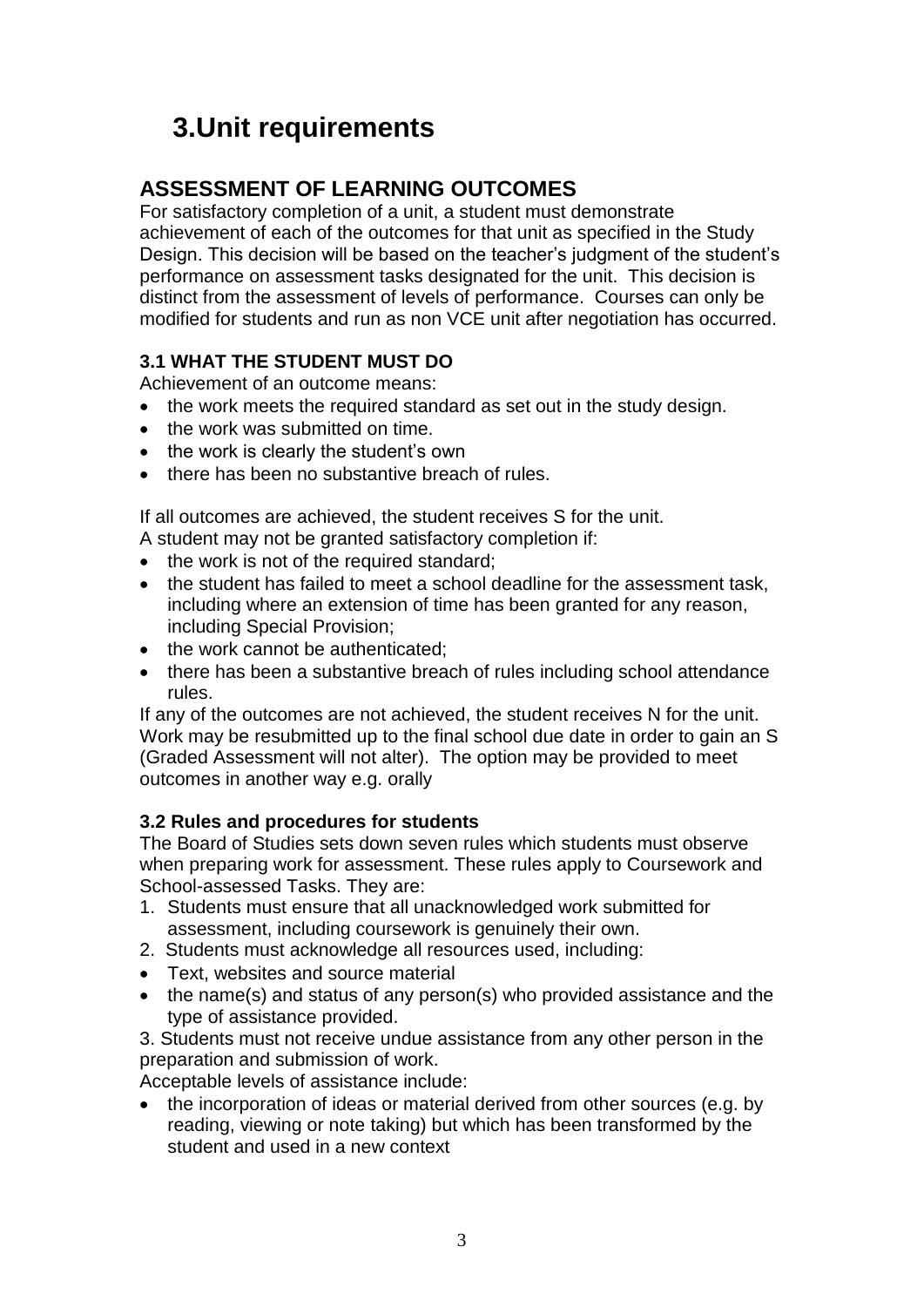prompting and general advice from another person or source which leads to refinements and/or self-correction.

Unacceptable forms of assistance include:

- use of, or copying of, another person's work or other resources without acknowledgment
- actual corrections or improvements made or dictated by another person.

4. Students must not submit the same piece of work for assessment in more than one study.

5. Students who knowingly assist other students in a Breach of Rules may be penalised.

6. If any Unit 3 / 4 work is completed outside class, students must sign the Declaration of Authenticity at the time of submitting the completed task. This declaration states that all unacknowledged work is the student's own.

7. Students must sign a general declaration that they will observe the rules and instructions for the VCE, and accept disciplinary provisions.

## **3.3 School rules**

In addition to observing these rules of the Victorian Curriculum Assessment Authority, students must also observe the rules of their school.

# **4. School assessments**

# **PART A: COURSEWORK**

Coursework assesses each student's overall level of achievement on the assessment tasks designated in the study design.

The study design specifies a range of tasks to assess achievement of each of the unit's outcomes. Assessment tasks designated for Coursework must be part of the regular teaching and learning program and must be completed mainly in class time.

Results of Coursework count towards a student's Study Score in each VCE study and ultimately towards the student's Australian Tertiary Admission Rank (ATAR).

The student must follow the same rules as apply to the satisfactory demonstration of an outcome (shown in section 3).

## **4.1 Submitting work**

Students must submit work for assessment and Coursework to their class teacher or other as directed by the teacher.

## **4.2 Computer work**

A student who uses a computer to produce work for assessment is responsible for ensuring that:

- there is an alternative system available in case of computer / internet or printer malfunction or unavailability
- hard copies of the work in progress are produced regularly
- each time changes are made the work is saved onto a back-up file. The back-up file should not be stored with the computer.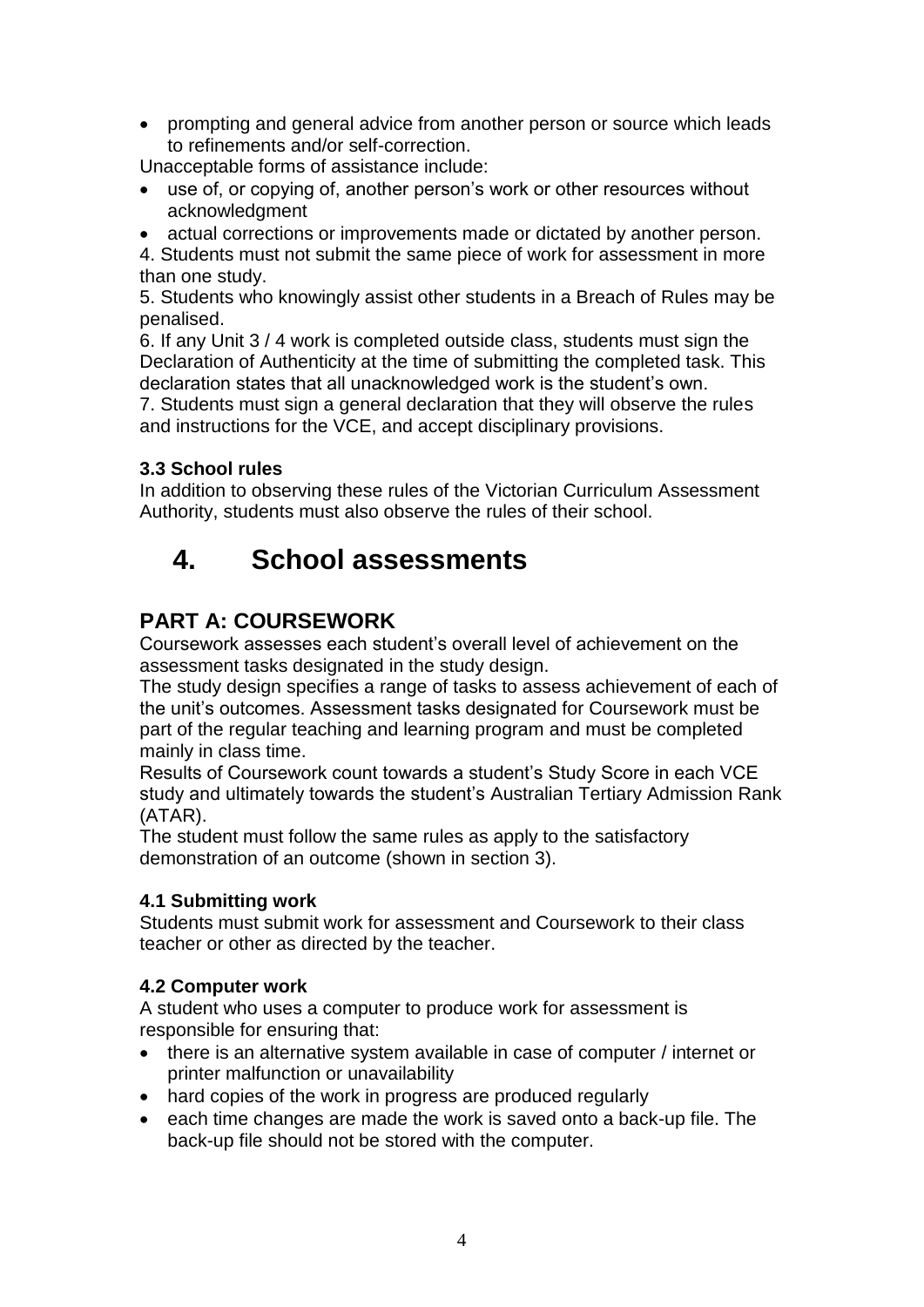## **4.3 Timelines and deadlines**

For each unit, teachers will provide students and parents with the completion dates for all assessments at the start of the year.

Final dates for the submission of outcome related tasks and reporting of satisfactory completion of outcomes are:

#### **Semester 1 Unit 3 SAT & SACs: Monday OCTOBER 12th Semester 2 Unit 4 SATs & SACs: Wednesday NOVEMBER 4 th**

If students do not submit their work by the specified date, the school may decide either to accept the work and assess it in the normal manner, or to refuse to accept it and award a Not Assessed (NA), in accordance with school policy.

Work shall not be set as due in the week preceding the S/N due dates.

## **4.6 Procedure for resubmitting work**

If a student has received an 'N' for an Outcome they may be able to demonstrate the outcome by an approved means before the final due date in order to gain an S. The graded assessment will not change.

Students need to negotiate with their class teacher and the VCE Coordinator appropriate due dates. This will need to take into consideration extra time that may be needed if the piece is still 'Not Satisfactory' after additional work. Work must be submitted to the class teacher.

# **5. Absence at the time of coursework**

In the event that a student is absent during Coursework and/or on the due date for an assessment task/outcome, it is the student's responsibility to ensure that the work is supplied to the school or that the school is contacted as soon as possible to discuss the situation. Please have parents contact the VCE Coordinator or the Year Level Co-ordinator by telephone (54552201) to discuss the problem.

Students will need to establish that they have been absent with **good reason**. Under circumstances of illness, a note from a parent / guardian is required for a one day absence, while a medical certificate will be needed for a longer absence. This is to be sighted by both the classroom teacher and the VCE Co-ordinator before being handed to the Home Group teacher. This is vital for Coursework or the work may be graded NA.

If good reason is established, the class teacher and student will negotiate a suitable alternative time and/or task if necessary. (see Appendix 1) Work missed due to "holiday" absence can be negotiated at Unit 1 / 2 level,

with two weeks minimum notice given to the classroom teacher.

Where the Coursework cannot be completed by the final unit deadline the student may be awarded with an N.

# **6. Extensions of time**

The school is able to grant extensions of time for the completion of assessment tasks and for the purposes of deciding satisfactory completion.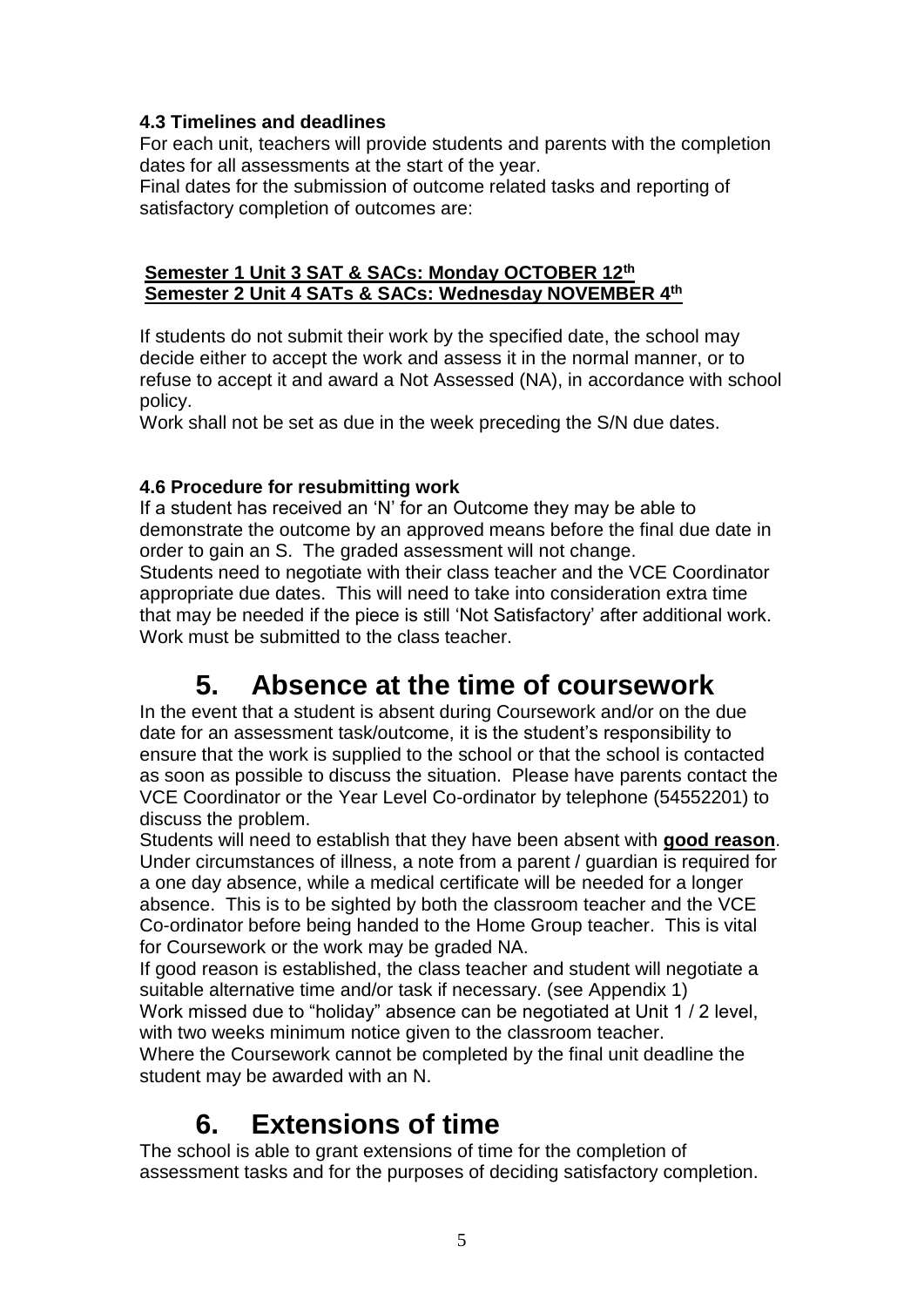Excluding exceptional circumstances, extensions in time have a maximum period of 14 days.

Students may not resubmit work that is to count towards their coursework score. Students may resubmit work to gain an S (see section 4.6). The school may set an alternative task selected from the options provided in the study design or an alternative topic.

1. To apply for an extension the student must copy either Appendix 1 regarding illness or Appendix 2 regarding work that needs to be submitted for the student to achieve an outcome and gain an S.

Appropriate reasons for extensions for assessment tasks include:

- illness
- any factors relating to personal environment
- disadvantaged by any physical disability or impairment
- Students **will not** be granted extensions if any of the conditions below apply:
- Are absent from school or study for prolonged periods without evidence of significant hardship.
- Are affected by teacher absence or other difficulties.
- Are affected by faulty technology.

# **7. Consideration of Disadvantage**

A student is eligible for this provision if, at any time while studying for the VCE, he or she is:

- affected significantly by illness, by any factors relating to personal environment or by other serious cause;
- disadvantaged by any permanent physical disability or impairment.

If a school has a student with a permanent physical disability or impairment, the principal should establish a VCE Support Group for that student to help him or her in undertaking the VCE.

## **7.1 Extra time and Consideration of Disadvantage**

An extension of time is not in itself cause to report Consideration of Disadvantage. If extra time is not a sufficient provision to compensate for the student's disadvantage then the student is eligible to apply for Consideration of Disadvantage.

**7.2** IT IS THE RESPONSIBILITY OF THE STUDENT TO FORMALLY NOTIFY THE PRINCIPAL (WORKING WITH THE VCE COORDINATOR, YEAR LEVEL COORDINATOR OR STUDENT WELFARE COORDINATOR) OF THE DETAILS RELATING TO THE STUDENT'S APPLICATION. The principal, in consultation with the VCE Coordinator and the student's teacher(s), will decide if approval for Consideration of Disadvantage is to be granted.

Any student wishing to apply for Consideration of Disadvantage must complete a special application form available from the VCE Coordinator.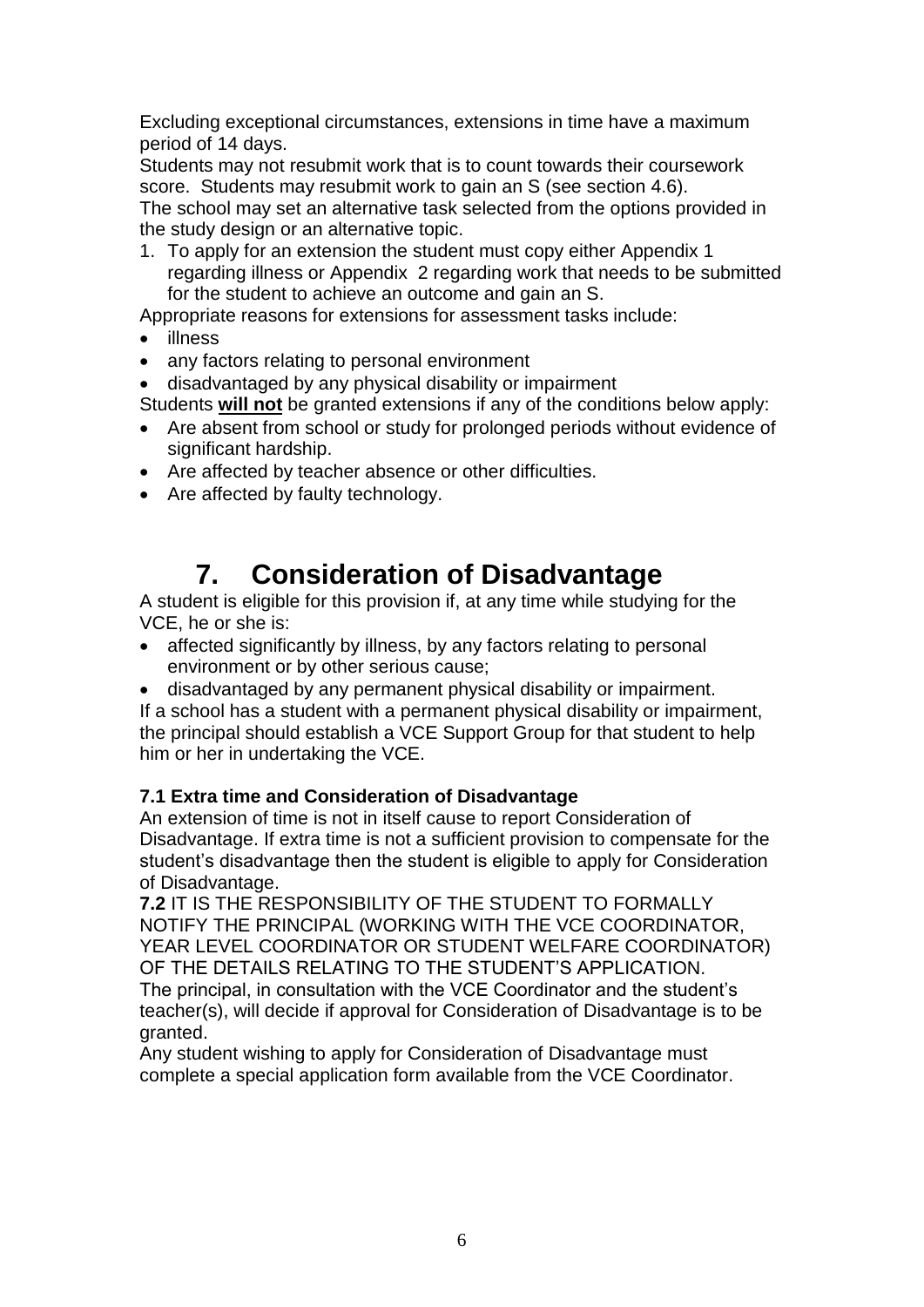# **8. POLICY ON VARIATION FROM A NORMAL PROGRAM**

A 'normal' VCE program consists of

Year 11: minimum of 12 units across the two semesters (first year)

Year 12: 5 units each semester = 10 units (second year)

In certain circumstances there may be variations to this program. Each case will be dealt with on as individual basis, in consultation with the student, home group teacher, parents and others concerned.

Circumstances may include:

- the student's ability to complete the normal program
- consideration of special consideration or consideration of disadvantage
- timetable constraints
- in the case of students in Year 11, whether the students are also completing a Unit 3/4 sequence, or units from a lower level
- in the case of students in Year 12 who may be completing units from a lower level
- in the case of students in Year 10, the number of VCE units being undertaken (a maximum of 2 VCE units per semester). Variations to this may be agreed upon after consideration by the VCE Panel.
- participation in a University Enhancement Program
- participation in Distance Education units
- participation in a Work Education Program
- participation in a VET Program
- participation in VCAL
- participation in the New Apprenticeship scheme (NAPs)
- the student's increased chance of success in fully completing the VCE requirements with a modified program.

# **9. Authentication and Breach of rules**

Every VCE student should be assessed fairly. To this end, the Board of Studies has procedures for authenticating work.

# **PART A: UNIT OUTCOMES AND COURSEWORK ASSESSMENT**

In general the Board's policy on authentication will continue to apply for assessment of unit outcomes and graded assessment. Coursework in VCE studies is conducted mainly within the classroom. As some of the Coursework may be completed outside the classroom, it is important that schools, teachers and students are aware that authentication procedures are required. However, students are neither required nor expected to draft and revise work to be submitted for Coursework assessment.

## **9.1 RULES AND PROCEDURES FOR STUDENTS**

Students must submit for assessment only work that is their own. All assistance received by the student in producing the work must be acknowledged and be obvious to the reader.

Students must be responsible for ensuring that the teacher has no difficulty in authenticating their work. They should understand that teachers cannot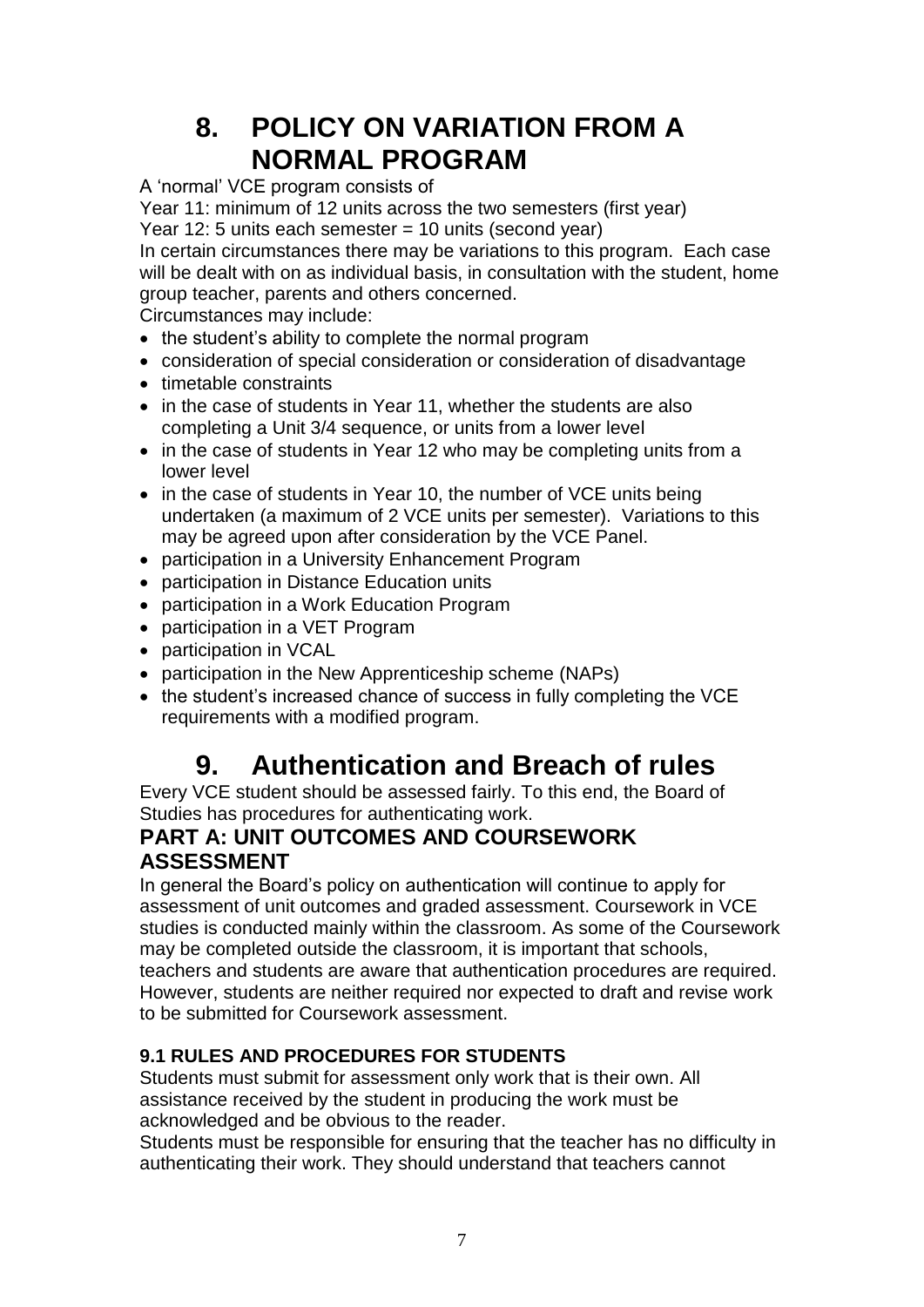authenticate work about which they have doubts until further evidence is provided.

Students need to ensure they adhere to the rules above. See also Section 3.

# **PART B: BREACH OF RULES**

## **9.2 PROCEDURES FOR SUSPECTED OR POSSIBLE BREACH OF AUTHENTICATION**

#### **Identification**

Teachers must satisfy themselves about the authenticity of any student work that:

- is not typical of other work produced by the student
- is inconsistent with the teacher's knowledge of the student's ability
- contains unacknowledged material
- has not been sighted and monitored by the teacher during its development.

Teachers should not accept such work for assessment until sufficient evidence is available to show that the work is the student's own.

#### **9.3 Onus of proof**

The student must provide evidence that the work submitted is their own and was completed in accordance with the

Board's requirements.

In order to obtain the necessary evidence, students may be required to:

- provide evidence of the development of the work, for example drafts
- discuss the content of the work with the teacher and answer questions to demonstrate their knowledge and understanding of the work
- provide samples of other work
- complete, under supervision, a supplementary assessment task (or test) related to the original task
- attend an interview to demonstrate an understanding of the work.

#### **9.4 PROCEDURES FOLLOWING THE DETERMINATION OF A BREACH OF RULES**

#### **Unit Outcomes and School Assessed Tasks– penalties**

In the event of a student submitting work that is not their own, the Proncipal will direct the VCE co-ordinator to convene a panel of VCE Co-ordinator, classroom teacher and other teaching staff member to investigate the breach and determine a recommendation to the principal. Penalties range from:

- reprimanding a student,
- giving the student the opportunity to resubmit work if this can occur within the dates designated by the Victorian Curriculum Assessment Authority,
- refusing to accept that part of the work which infringes the rules and base a decision whether to award the outcome or work requirement an N or an S upon the remainder of the work or refuse to accept any of the work if the infringement is judged to merit such a decision, in which case an N will be awarded for the outcome or work requirement.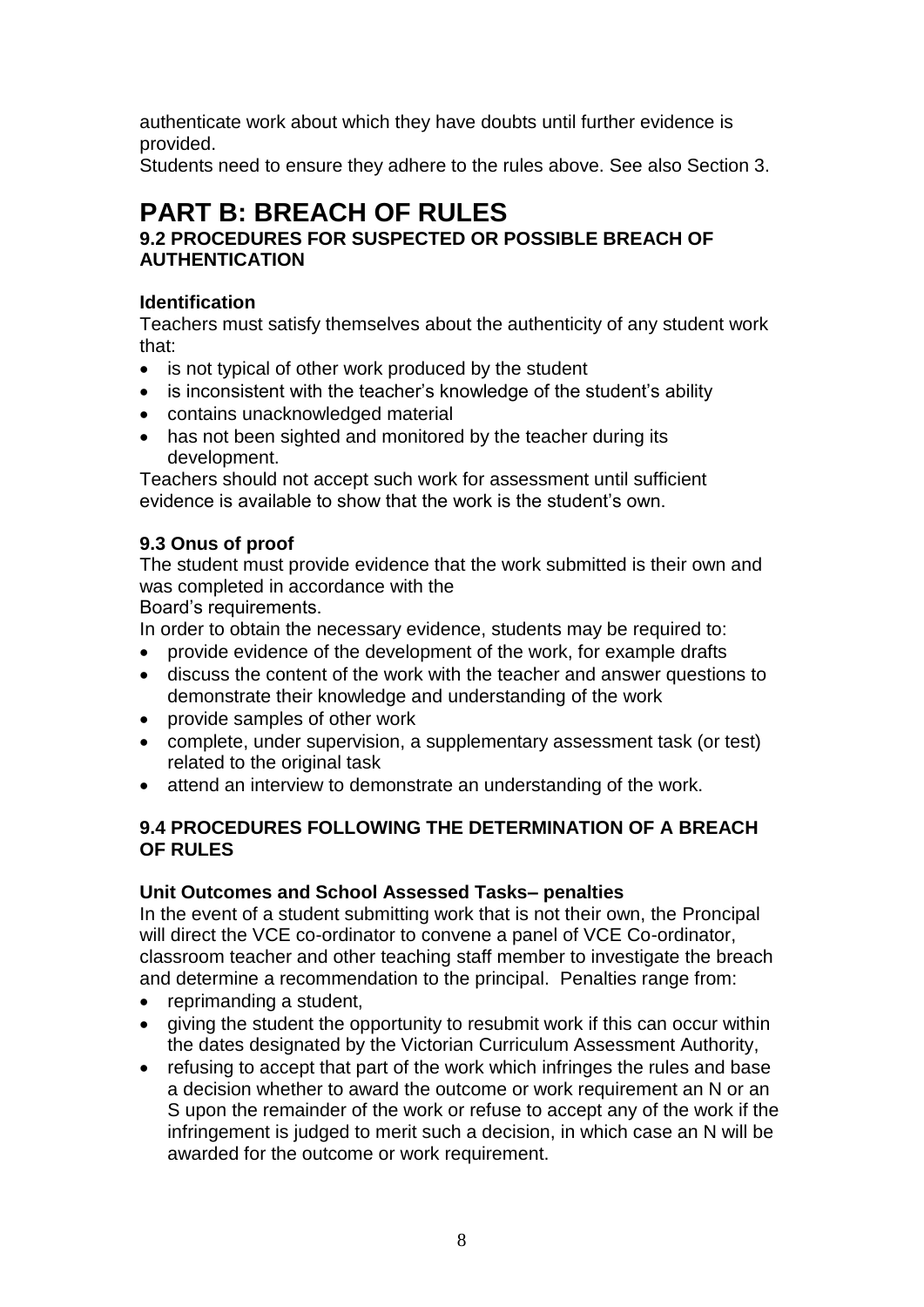Where work was initially accepted for assessment and a breach of rules has been discovered after the initial assessment has been made then the principal shall determine which of the above penalties shall be imposed. This may result in a change of the original result from an S to an N in accordance with the above procedures.

If an N is awarded for an outcome or work requirement then as a consequence an N will be awarded for the unit concerned. Students have the right of appeal to the Victorian Curriculum Assessment Authority against penalties imposed for breaches of rules.

## **9.5 Coursework and School Assessed Tasks – Appropriate penalties**

The principal has the power to:

- reprimand a student
- give the student the opportunity to resubmit work if this can occur within the dates designated by the Victorian Curriculum Assessment Authority
- refuse to accept the work which infringes the rules and submit a score solely on an assessment of the remainder. The sections not accepted for assessment should be crossed out
- refuse to accept any part of the work if the infringement is judged by the principal to merit such a decision. The student should be awarded NA for School-assessed Tasks and Coursework tasks.

Students have the right of appeal to the Victorian Curriculum Assessment Authority against penalties imposed for breaches of rules.

## **9.6 Appeals**

Students have a right of appeal to the Victorian Curriculum Assessment Authority against the decision of the principal if a penalty has been imposed because of a breach of the Victorian Curriculum Assessment Authority rules set out above. Students should firstly notify the school of their wish to appeal within 7 days. This should be made in writing and addressed to the principal. Students may appeal on one or both of two grounds:

- that a breach had not occurred
- that the penalty was too severe.

There is no appeal to the Victorian Curriculum Assessment Authority in the case of a school refusing to accept the late submission of work.

# **10. Procedures following the Determination of a Breach of Rules**

## **10.1 Notification to the student**

If a decision is made to impose a penalty under *Section 9.3* the principal must notify the student in writing within 14 days of the decision being made. This notification must include:

- the nature of the Breach of Rules by the student;
- the reasons for a decision being made that a Breach of Rules had occurred and the evidence supporting this;
- the penalty to be imposed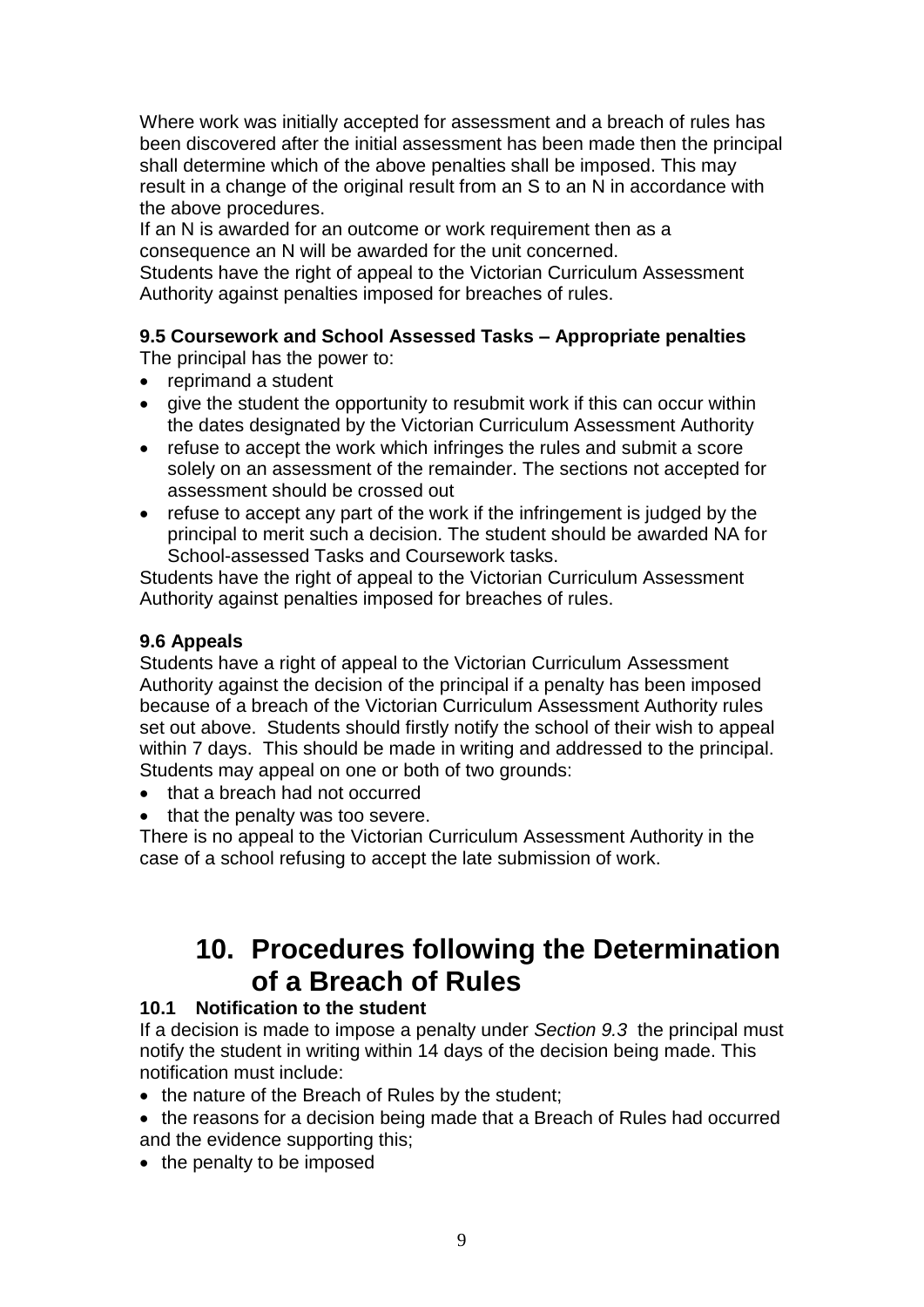- advice about the student's right to appeal to the Victorian Curriculum Assessment Authority and advice that this appeal must be lodged within 14 days of receipt of notification from the principal.
- $\bullet$

#### **10.2 Notification to the Victorian Curriculum Assessment Authority**

Principals are required to report to the Authority all occurrences of breaches of authentication.

The *Breach of Rules Report* form provided by the Authority, should be used for this purpose.

Principals are required to report the nature of the breach, the action taken by the school and the outcome. Student details are not required unless there is a change in the school's assessment.

The Report must be sent to the Authority Secretary immediately following each occurrence.

The school must maintain records of all cases of Breach of Rules.

# **11. Appeals**

Students have the right of appeal to the school on decisions about:

- Non-satisfactory completion of a unit
- Special Provision.

Students have the right of appeal to the Victorian Curriculum Assessment Authority on:

Breach of authentication/Breach of rules.

#### **11.1 NON-SATISFACTORY COMPLETION OF A UNIT**

Students may be awarded an N for a unit because:

- they failed to meet a school deadline for a work requirement or assessment tasks in revised VCE studies
- they failed to meet a deadline where an extension of time had been granted for any reason, including Special Provision
- they committed a substantial breach of attendance rules.

In these circumstances, students have a right of appeal to the school.

Appeal is passed on to the 'Appeals Committee'. The 'Appeals Committee' consists of the VCE Coordinator, the Home Group teacher and the principal or the principal's delegate.

The student must lodge the appeal in writing to the principal within 14 days of receiving the unit results.

The appeals committee must consider all records relating to the case and may interview the student. The student should be given not less than 24 hours notice of this interview. If the student wishes, a parent or friend may attend in a support role but not as an advocate.

The teacher who awarded the unit result may be required by the appeals committee to provide additional information.

The student must be notified in writing of the decision within 14 days of being interviewed.

There is no appeal to the Victorian Curriculum Assessment Authority over decisions about non-satisfactory completion of units.

#### **11.2 SPECIAL PROVISION**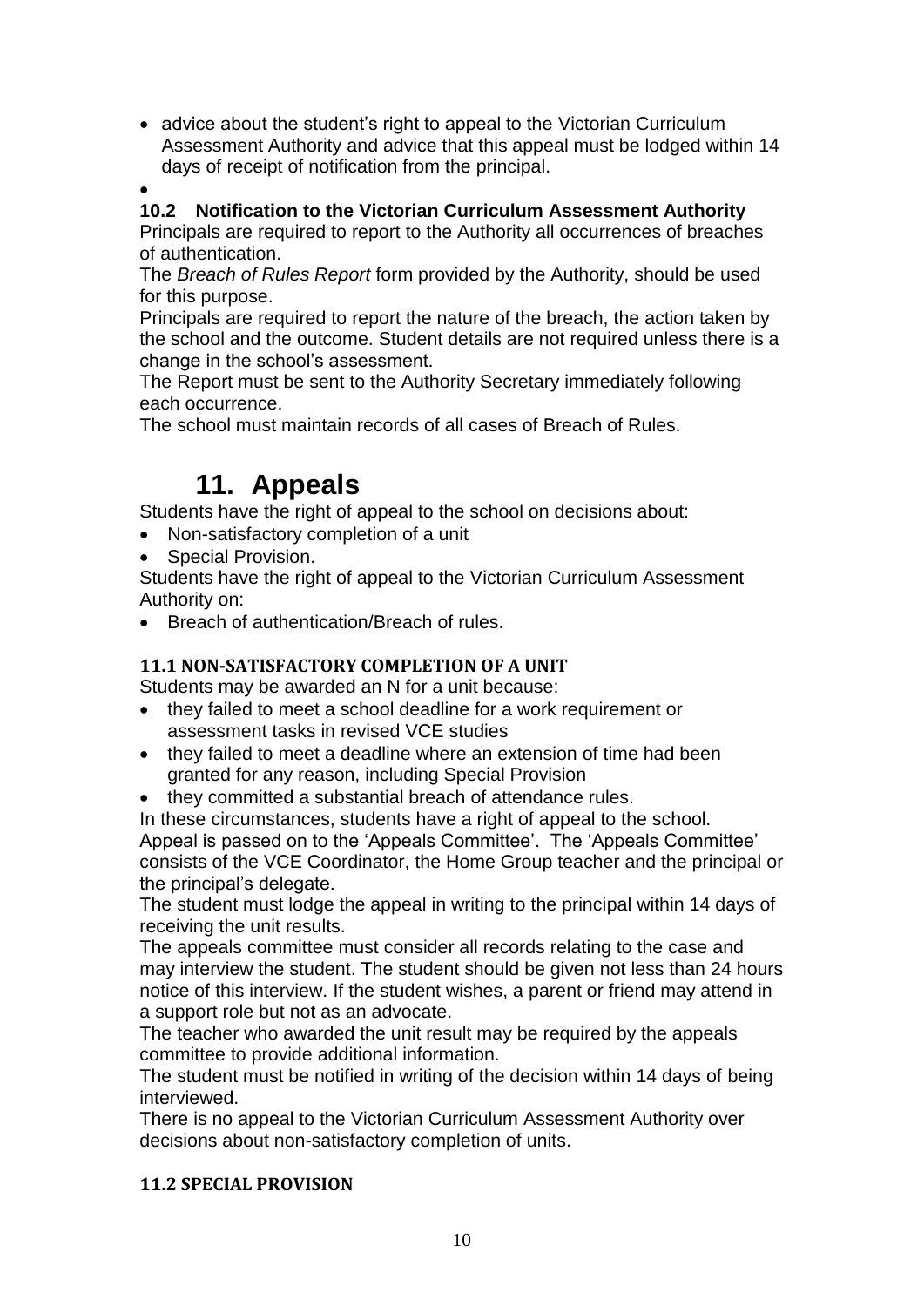If a student's application for Consideration of Disadvantage or other Special Provision is rejected totally or in part the student should be advised in writing of the reasons for the decision within 14 days. The student has the right of appeal to the school within 14 days of receiving the decision.

If the student is unable to attend an interview because of illness or other serious cause, the student may nominate a proxy or the hearing may be conducted by video conference.

The student should be advised of the committee's decision in writing no later than seven days after the appeal hearing.

There is no appeal to the Victorian Curriculum Assessment Authority.

## **11.3 AUTHENTICATION AND BREACH OF RULES**

Students have the right of appeal to the Victorian Curriculum Assessment Authority against penalties imposed by the school for breaches of authentication.

They may appeal on one or both of two grounds:

- that a breach of the rules had not occurred
- that the penalty was too severe.

A student's intention to appeal must be received in writing at the Victorian Curriculum Assessment Authority within 14 days of the principal's written notification to the student. Correspondence must be addressed to the Secretary of the Authority.

Appeals will be registered by the Victorian Curriculum Assessment Authority.

# **12. ENROLMENT AND WITHDRAWAL FROM VCE**

**12.1** Enrolment forms are completed and checked several times throughout the year. It is essential that you check these carefully and that you notify the VCE Coordinator or Home Group teacher of any errors, deletions or additions that are necessary.

**12.2** Once you have checked and signed these documents that is the information that is officially sent to the Victorian Curriculum Assessment Authority.

**12.3** Students who wish to withdraw from their studies and leave school must complete a VCE withdrawal form which is attached to the official school Exit Form, otherwise units they have enrolled in will have an N recorded against them whether they complete work requirements or not. There are specific dates after which it is too late to enrol or withdraw from units.

2020 Semester 1: Units 3/4 **Friday June 26th** Semester 2: Units 1/2 **Monday November 9th**

# **13. ATTENDANCE**

**13.1** All students in Years 11 and 12 must attend a minimum of 80% of scheduled class time for each unit of study. Exceptions to this would need to be made in consultation with the VCE Coordinator and be accompanied by documentary evidence such as a medical certificate.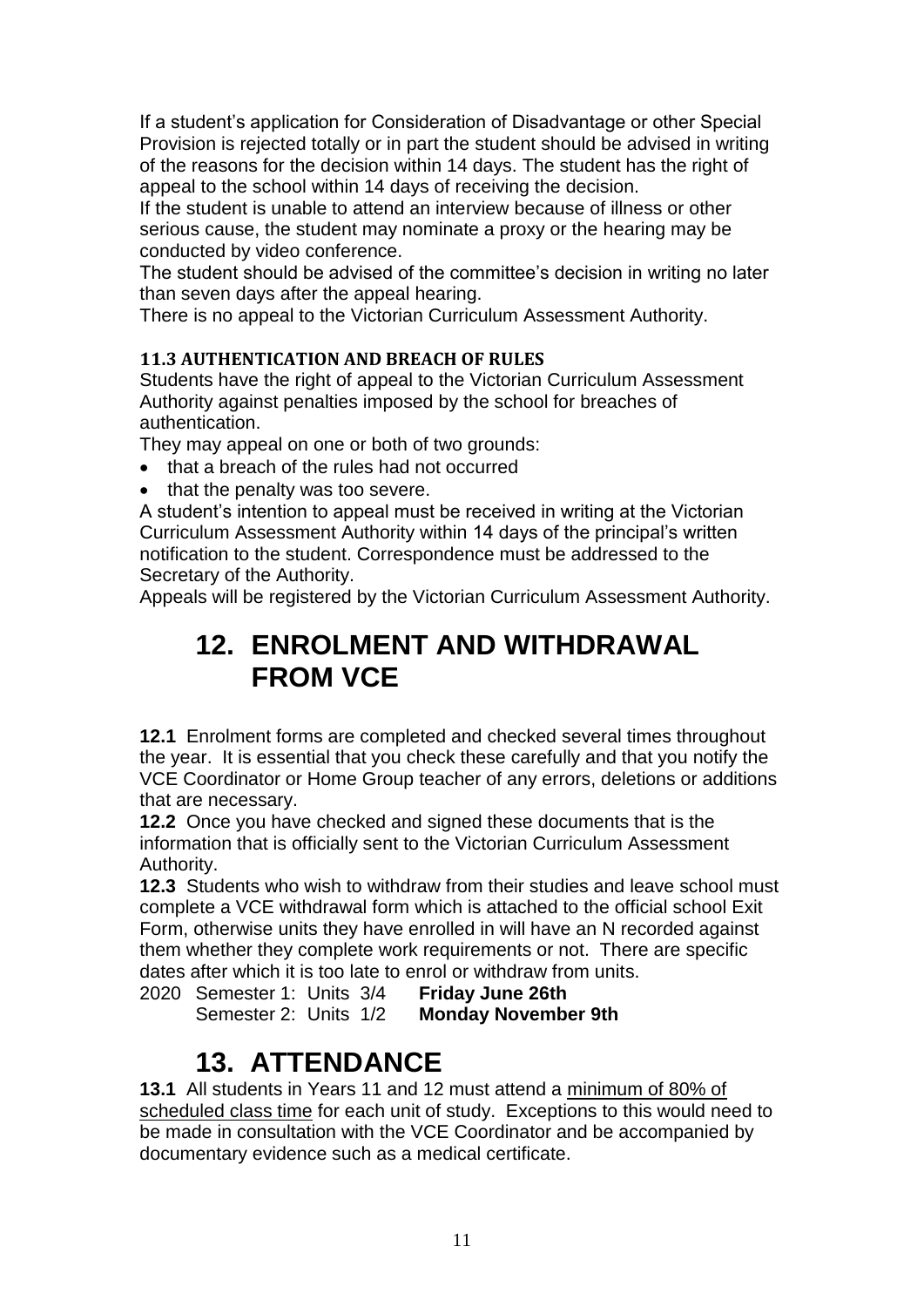**13.2** If attendance is not possible due to illness or other urgent necessity, a note from a parent or guardian is required to fully explain the reason for the absence.

**13.3** If absent from school the **student** has the responsibility to catch up on missed work.

**13.4** Students who arrive late for school should notify their Home Group teacher and ensure they sign the 'Late Book'.

**13.5** If a student has to conduct research outside of class but within the school grounds normal school rules will apply.

# **14. GUIDELINES FOR UNSUPERVISED STUDENTS**

**14.1** VCE students may be required to complete individual study at school without the supervision of a teacher. In this event the following conditions will operate:

- study will take place only in the room/s allocated or designated, or the library, pending availability
- the use of music in study rooms will not be permitted as they may prove a distraction to other students. It is requested that students do not bring headsets from home - the school will accept no responsibility for loss or damage to these.
- during individual study times students are expected to complete homework, drafts and **other school related work**.
- if individual students do not cooperate with the expectations then they may be directed to complete their individual work under teacher supervision

**14.2 BEHAVIOUR:** No student has the right to disrupt another student's learning. VCE students are expected to behave as mature adults. It is keeping with this expectation that, among other things, the VCE room has been allocated, as has the privilege of occasional street leave, and the eating of food in the home rooms. These privileges will be withdrawn if students fail to live up to expectations. (Also refer to Boort District School Code of Conduct).

**14.3 LUNCH PASSES/STREET LEAVE:** Students must provide a note signed by a parent or guardian to the Year Level Coordinator requesting a lunch pass. A lunch pass allows a student to go home for lunch. On rare occasions, in pursuit of information relating to school work, or for personal reasons, some students may require 'street leave'. This is obtained by approaching the Home Group teacher and outlining the purpose for street leave. The purpose for leave will be placed in the 'Early Leavers Book' and countersigned by the authorising teacher. Students over the age of 18 are not required to bring a note from a parent/guardian but are still required to sign the Early Leavers Book in the appropriate manner.

## **14.4 CARRYING OF STUDENTS IN/ON FELLOW STUDENTS**

**CARS/MOTORCYCLES:** Students may only have siblings as a passenger in their vehicle. No other student is to be driven either to or from school. Students are reminded to take care at all times.